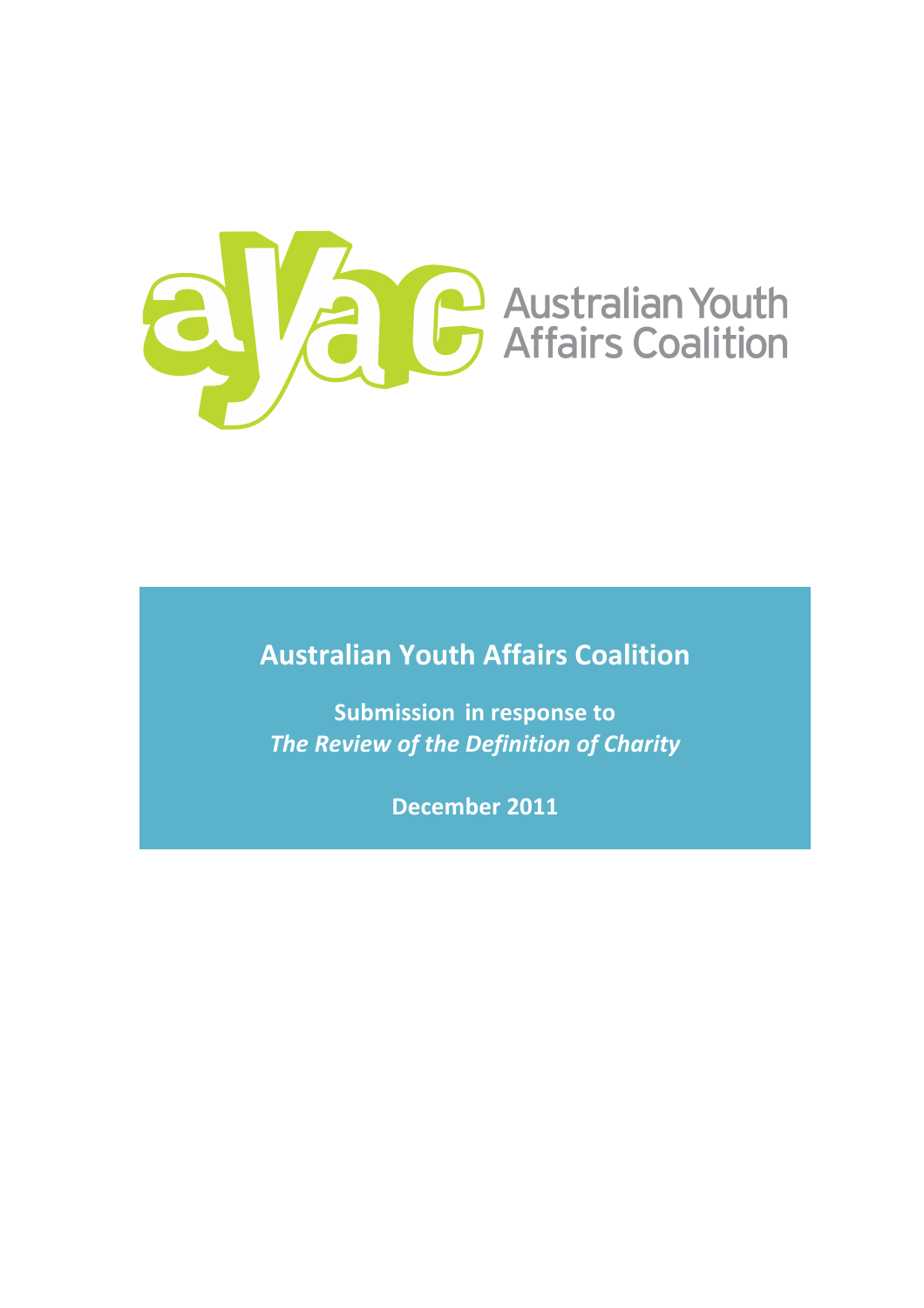The Manager Philanthropy and Exemptions Unit Personal and Retirement Income Division The Treasury Langton Crescent PARKES ACT 2600 Email: NFPReform@treasury.gov.au

Dear Manager,

AYAC welcomes the opportunity to provide a submission to the Treasury regarding the review of the Definition of Charity.

We acknowledge the work of Treasury to date and support them in their endeavours to ensure the review of the Definition of Charity ensures the definition is broadened and modernised to reflect the current work and impact of advocacy and youth led organistions across Australia. We look forward to the findings of this review and would welcome the opportunity to meet to discuss this further.

This submission has been developed in consultation with AYAC's Policy Advisory Council, which comprises all youth State and Territory peak bodies, as well as young people and youth-led organisations, and specialist organisations with a youth focus, in areas such as mental health, drug and alcohol, academic bodies, and other relevant organisations.

In preparation for this submission AYAC consulted with young people through an online survey for youth led organisations on the issues surrounding around definition of charity. The results have been included throughout this submission.

AYAC would also like to acknowledge AYAC members who assisted us in providing relevant case studies to exemplify the impact and effectiveness of the work done by advocacy organisations

If you have any questions in relation to our submission or wish to seek further advice from AYAC please contact Maia Giordano, Deputy Director (Young People) via phone 0435 496 494 or email maia@ayac.org.au.

Kind regards,

Andrew Cummings, Executive Director

604/28 Foveaux St SURRY HILLS NSW 2010 E: andrew@ayac.org.au T: 02 9212 0200 W: www.ayac.org.au

*We acknowledge the traditional owners of country throughout Australia and their continuing connection to land, sea and community. We pay our respect to them and their cultures, and to the elders both past and present.*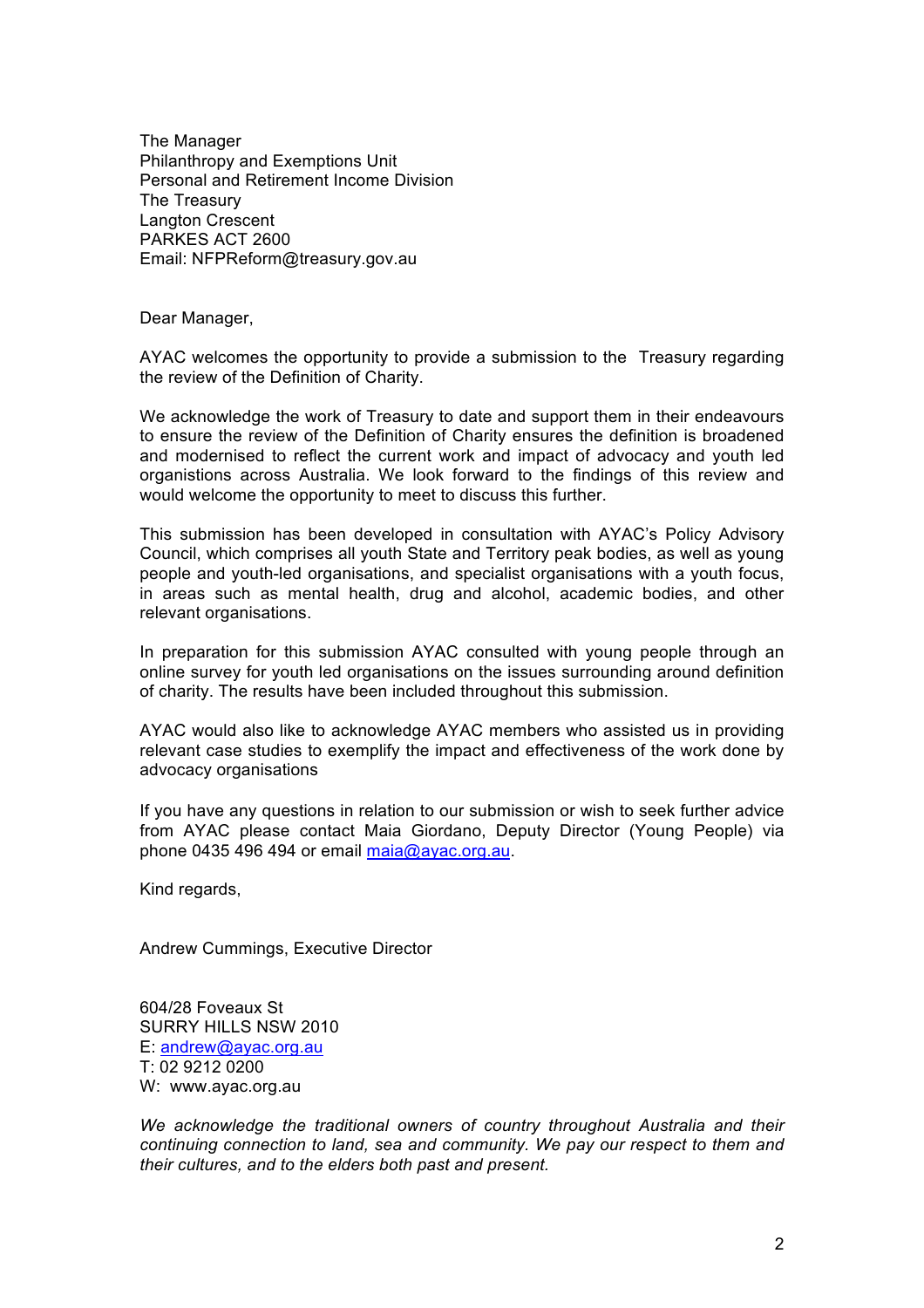## **Australian!Youth!Affairs!Coalition!**

### **About The Australian Youth Affairs Coalition**

The Australian Youth Affairs Coalition (AYAC) is Australia's non-government youth affairs peak body, which represents young people aged 12-25 and the sector that supports them.

AYAC represents a growing membership of State and Territory youth peak bodies, national youth organisations, researchers, policy makers and young people themselves, who are all passionate about creating an Australian community that supports and promotes the positive development of young people.

AYAC aims to:

- Provide a body broadly representative of the issues and interests of young people and the youth affairs field in Australia
- Advocate for a united Australia which respects and values Aboriginal and Torres Strait Islander heritage, promotes human rights, and provides justice for all
- Represent the rights and interests of young people in Australia, at both a national and an international level
- Promote the elimination of poverty and to promote the well being of young Australians, with a particular focus on those who are disadvantaged
- Recognise the diversity of Australian society, to promote the cultural, social, economic, political, environmental and spiritual interests and participation of young people in all aspects of society
- Advocate for, assist with and support the development of policy positions on issues affecting young people and the youth affairs field, and to provide policy advice, perspectives and advocacy to governments and the broader community
- Facilitate co-ordination and co-operation within the youth affairs field

AYAC and its members are committed to working for and with young people and seek to ensure they have access to mechanisms, which allow them get involved in decisions about issues that affect them in the Australian community.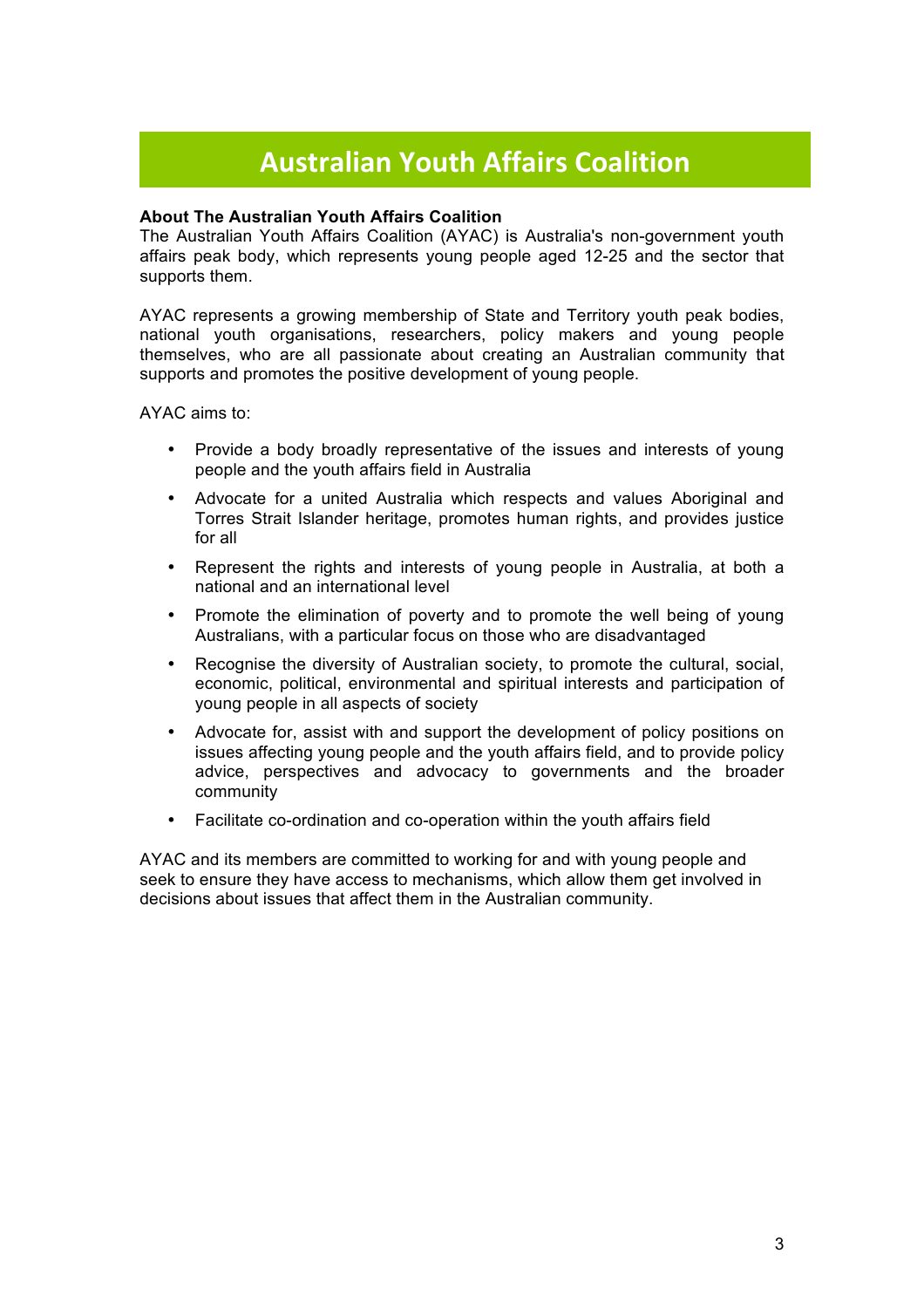# **Introduction**

#### **AYAC supports the suggested changes to the Charities Bill 2003, in particular, suggested changes to amend the definition of political activities to be included as charitable, and in the interest of public benefit.**

AYAC strongly recommends that the Charity Bill 2003 be amended to include organisations that attempt to change law, government activities and government policy, particularly in relation to peak bodies, that may incorrectly be seen to have little impact at a service delivery level.

In the case of the Australian Youth Affairs Coalition, our peak body members and advocacy members, advocating for the interests of, primarily, disadvantaged, disaffected and disengaged young people provides direct, grass-root social benefits for young Australians. Yet our advocacy precludes us from registering for charitable status because that advocacy, in the current definition, is more than merely 'ancillary or incidental' to the other purposes of our organisation. Advocacy groups whose purposes are rooted in social justice remain unable to obtain DGR status. However, these organisations play a crucial role in engendering positive, systemic change achieving social benefits for all Australians.

AYAC commends the productivity commission report on the contribution of the notfor-profit sector as it affirmed the significant contribution of not-for-profits to Australia's society and economy. It also notes the arcane tax codes that restrict not for profits and calls for their reform. We believe reforms should reflect and acknowledge the work of groups to create positive change for community at a service delivery level via policy advocacy.

A crucial reform to the development of the sector is developing a definition of charity that allows advocacy groups that provide a social benefit to access charitable gift status broadening their access to diverse sources of funding.

In consulting youth led organisations in Australia, via an online survey, 79.5% of respondents believed the definition should be changed to include advocacy groups. Additionally, 87.5% of youth led organisation respondents believe the definition of charity should include advocacy even though only 66.7% of the same respondents identified engaging in advocacy as a main purpose.

*"Often the main purposes of orgs is diverse, with each facit [Sic] inter-related. Yes of course one of our main purposes is advocacy because that intrinsically relates to our perceived social position, which means marginalised, excluded from decisions that effect our lives. Often in providing welfare and support (charity) you also get to understand the "big picture"- the upstream causes of that disadvantage- isn't part of our job then to tackle that as well as the direct needs? Isn't advocacy really just a preventation-focussed form of "charity"?"*

*- Survey Respondent*

The position of the Australian Youth Affairs Coalition, and many others like it, is that one of our core functions is to advocate for change at a systemic level, this however, does not mean the outcomes of our work fail to provide a social benefit. Either through creation of space for grass roots and service delivery organisations, or the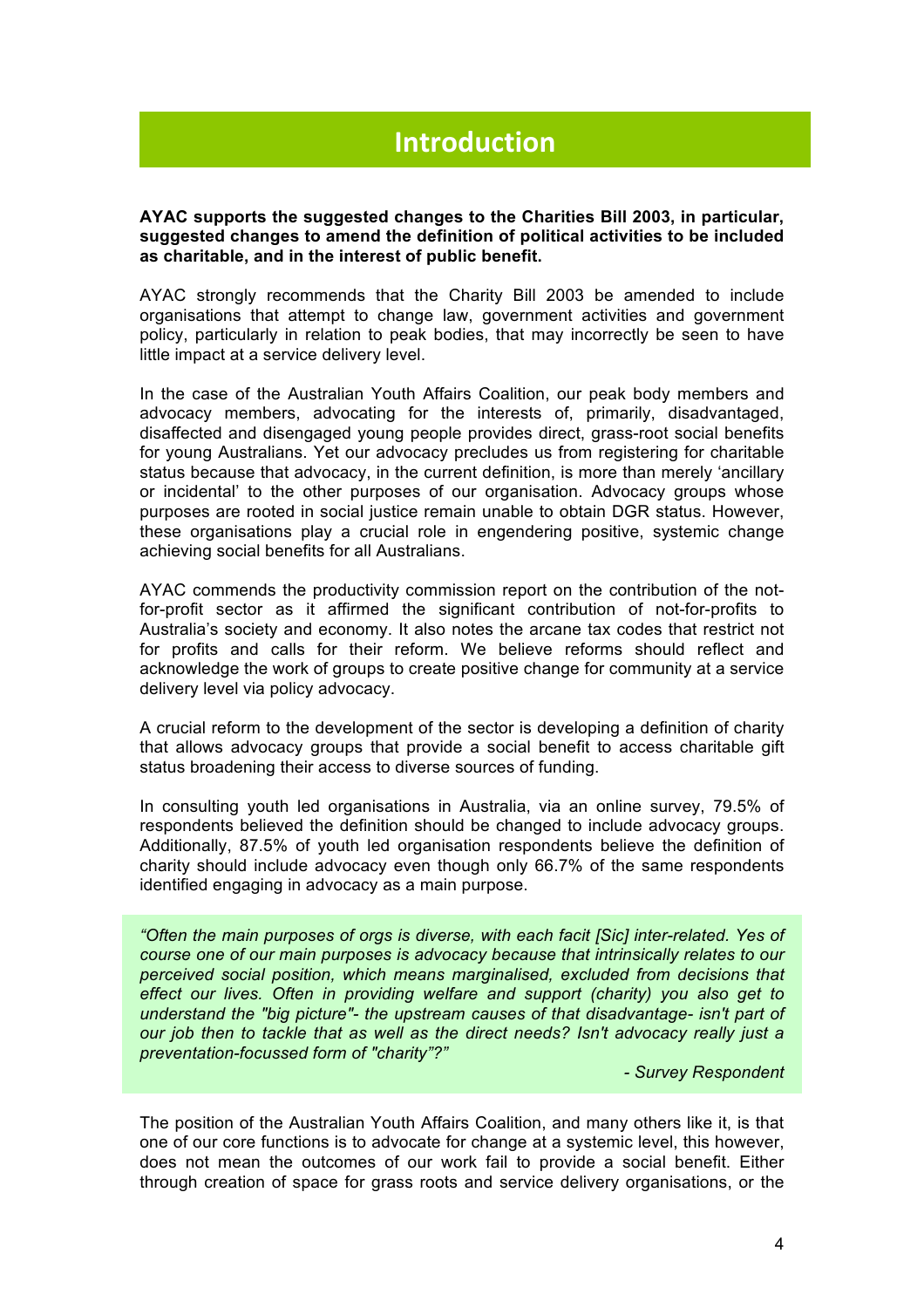direct execution of projects for social benefit, advocacy organisations fulfil the criteria of achieving social good, as required to be considered as charitable.

*"Charities are severely restricted from creating sustainable, meaningful change if they cannot be advocates. It (stupidly) dampens the voice of people speaking up for those who can't speak for themselves…."*

*- Survey Respondent*

AYAC is representative of its members, as a result AYAC's work is fundamentally linked to the aims and goals of its charitable members. This emerges in time spent lobbying and advocating for an improved government policy agenda and more effective service delivery, to support and improve the capacity of our members. It is therefore essential that the definition of charity change's to include political advocacy groups.

AYAC strongly suggests that amendments support organisations that advocate to change law, government activities and government policy. We offer the following case studies from the Australian Youth Affairs Coalition, Youth Affairs Council of Victoria (YACVIC) and Youth Affairs Council of Western Australia (YACWA) to exemplify the various charitable impacts of these groups via both advocacy and project work.

### **Case Study # 1: Australian Youth Affairs Coalition**

### **National School Chaplaincy Program**

#### **Summary**

During the review of the National School Chaplaincy Program, the Australian Youth Affairs Coalition introduced significant recommendations to the program. The recommendations provided were largely adopted by government and strengthened the program to ensure that chaplains are and will be appropriately trained to support young people in their contexts, that the program is not exclusive to other qualified youth support workers, and that those currently suffering barriers to appropriate support, including rural and remote communities, are prioritised for funding. AYAC campaigned for change by galvanising NGO support and submitting a paper outlining the changes that needed to happen in order for our school system to be holistic and underpinned by the principle of choice.

#### **Impact**

In September 2011, The Hon Minister Peter Garrett MP announced changes to the program that mirrored AYAC's recommendations.

The most significant changes were:

- Schools are now able to choose secular workers
- Current chaplains employed under the program are required to complete two core competencies of the Certificate IV in Youth Work
- The program now requires all new workers hired under the scheme to have a minimum qualification of Cert IV in Youth Work or equivalent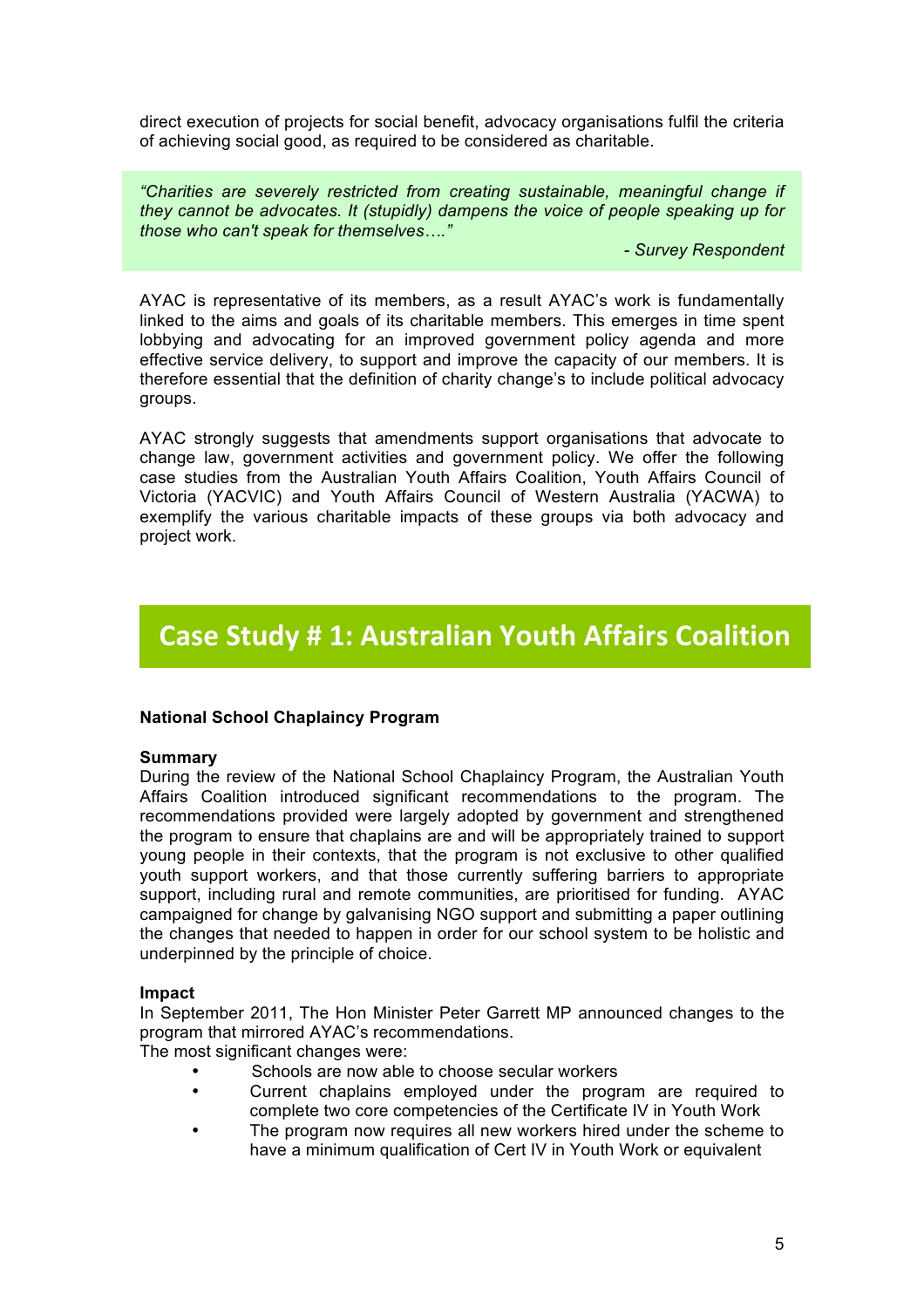- Priority is now given to schools in rural, remote and disadvantaged areas
- The program's name was changed to National School Chaplaincy and Student Welfare Program to better reflect its aims.

*"The submission into the review of the Chaplaincy Program that AYAC pulled together from the advice of youth sector representatives across the country the has made some real impact in this area. The option to hire secular youth workers instead of Chaplains is one the Australian Community will not regret."* 

*- Jethro Sercombe, Chairperson of the Western Australian Association of Youth Workers, AYAC Member*

The changes to the National School Chaplaincy Program will transform how students can access support across the 2700 participating schools (and with the changes it is foreseeable that even more can now participate) will benefit the lives of all of Australia's youth, and their communities. Without the Australian Youth Affairs Coalition, these changes would either not have occurred, or would have been delayed and diminished. This case study reinforces the necessity of advocacy groups in achieving systemic change, the impact that this change has on the ground at a service delivery level and shows why groups such as AYAC who achieve positive outcomes for Australia's youth should be able to access charitable status.

#### **Online Community Youth Spaces**

It is important to recognise that many advocacy or lobby groups who are unable to obtain DGR status, in addition to their core work, also run projects designed for a direct social benefit at the grass roots level.

#### **Summary**

An example of this is the Online Community Youth Spaces project run by the Australian Youth Affairs Coalition. This project enabled nine groups of young people to realise their vision for a unique website to connect young people, promote youth involvement and leadership, and encourage positive images of young people in their local community. The groups received a website package, training and technical support.

Themes included promoting youth arts in Cairns, events and activities in Northern Sydney, mental health forums and support, and connecting multicultural young people in Darwin.

#### **Impact**

The impact of this project long term is potentially far greater than the project itself. The young people from across Australia who participated in the program now have new skills and platforms that enable them to connect to other young people around Australia, using  $21<sup>st</sup>$  century technology, and collaboratively work to build innovative solutions to tackle issues presenting in their community. The young people in each community now have a space that acts to encourage community participation, promote creative expression, stimulate discussion, advise, and to encourage the establishment of support networks. AYAC created the opportunity for young people to become empowered, which will benefit not only themselves and their peers, but also their communities and broader society.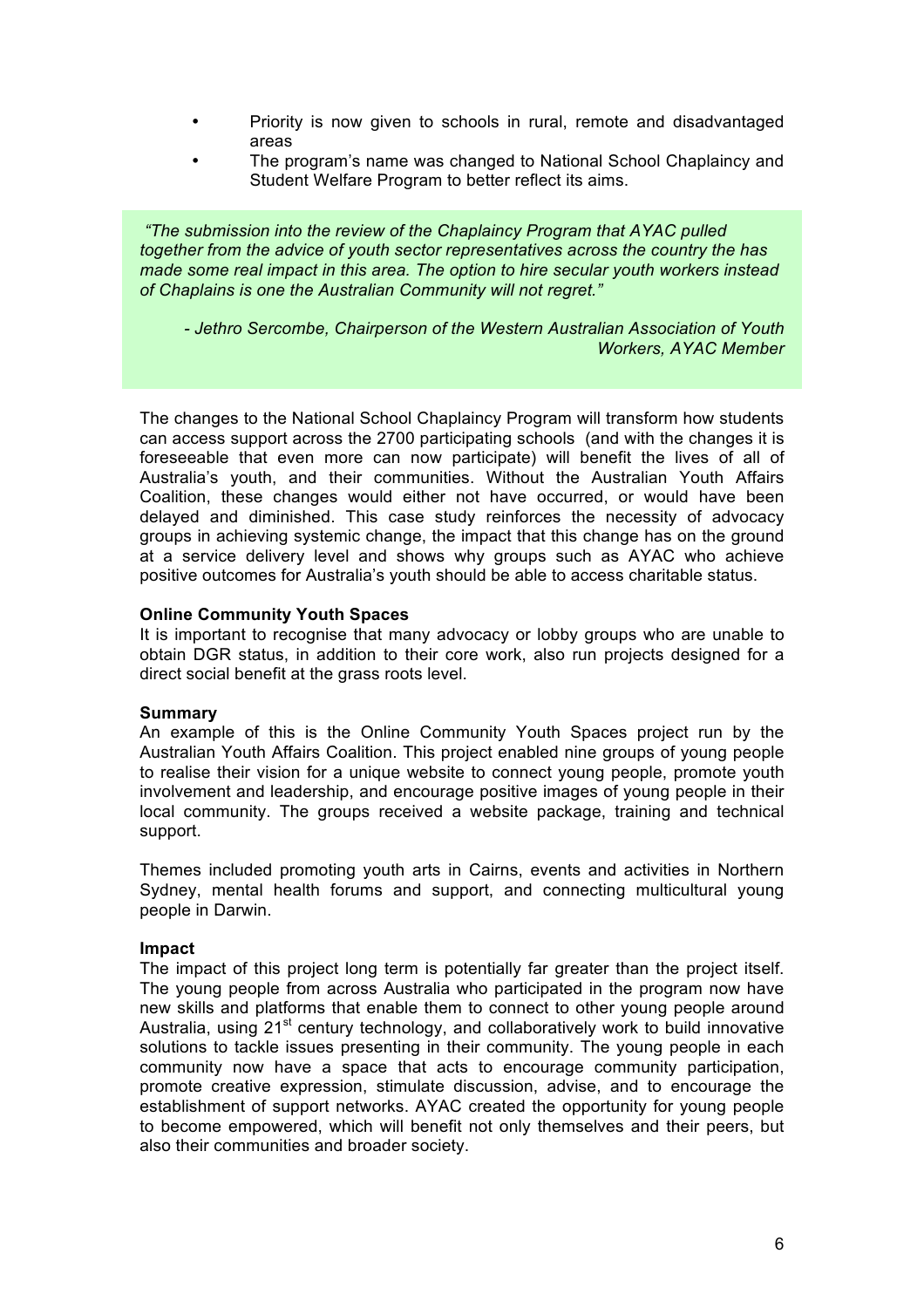# **Case Study # 2: Youth Affairs Council of Victoria**

#### **Victorian Indigenous Advisory Council Summary**

VIYAC is a state-wide network of volunteer Indigenous young people between 12 and 25 years who provide a voice to government and community on issues of importance to them. VIYAC is an avenue for Indigenous young people to come together and voice their ideas, passions and interests, in a safe, structured and supportive environment. VIYAC is committed to supporting and encouraging all who become involved to build their skills and capacity. A few examples, which illustrate the achievements of this council and its members are:

- Developing the Community Spirit Awards which promotes positive relations between Koori young people and police; and
- Holding forums e.g. for young parents so that they may network and improve access to services and state-wide gatherings which focus on culture and identity of young people and connects them to job opportunities.

#### **Impact**

VIYAC is an excellent example of advocacy groups providing support to empower disadvantaged groups, such as Aboriginal and Torres Strait Islander young people, who can in turn develop innovative methods to empower and build self-determination in their communities.

### **The Youth Disability Advocacy Service (YDAS)**

### **Summary**

YDAS was established in 2006 and funded by the State Government, YDAS is the only disability advocacy service in Australia (and possibly the world) that exists specifically to represent and work on issues of concern to young people with disabilities. For example, making sure young people with disabilities are able to participate in mainstream youth activities and ways that young people are able to engage in sexual activities in a similar manner to those without disabilities.

#### **Impact**

YDAS is a further example of how advocacy groups can impact change through empowering others. As the study shows, it is a unique organisation that can provide a defined social good to a specific group. This shows how advocacy groups provide a unique social benefit, seeing the gaps where issues or people are neglected by government and charities and developing innovative solutions through both running projects and lobbying for policy changes.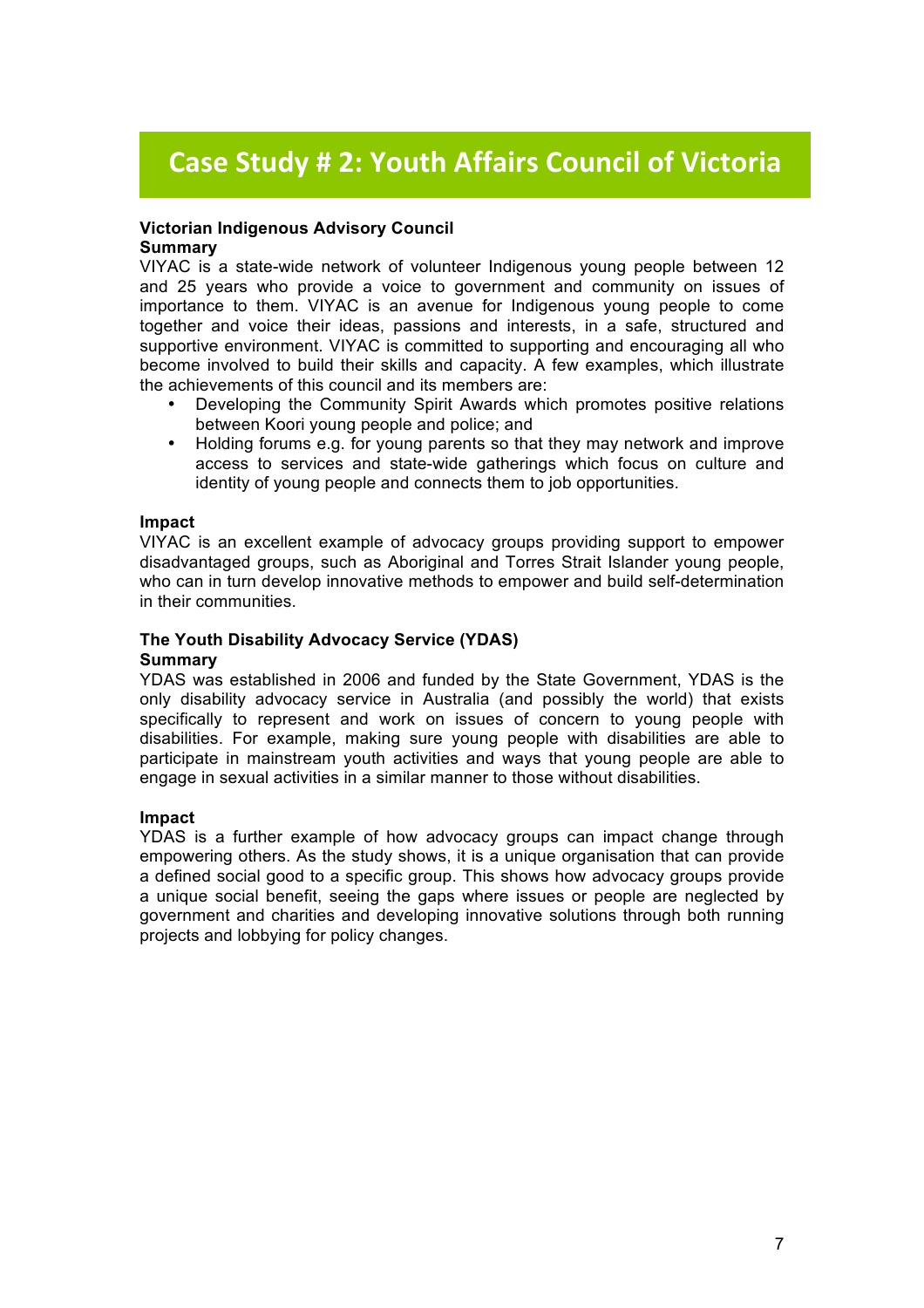# **Case Study # 3 Youth Affairs Council of Western Australia**

#### **Home Is Where My Heart Is Project**

#### **Summary**

For four years the Youth Affairs Council of Western Australia has run a photographic exhibition title Home Is Where My Heart Is. The exhibition connects young emerging photographers with young people who have experiences of homelessness, the photographers teach the fundamentals of photography to allow the young people to take a photo that captures their interpretation of home. The money raised from the sale of the prints is donated back to the direct service delivery organisations from which the young people have come.

#### **Impact**

The project is the quintessential embodiment of how a not-for-profit organisation's core charitable business can be so inexorably linked to its advocacy work so as to make the 'ancillary or incidental' requirement meaningless. YACWA works closely with young people who are homeless throughout the project.

#### **Criminal Investigation Amendment Bill (WA) 2009/2010**

#### **Summary**

Youth Affairs Council of Western Australia was the lead opposition voice to the Criminal Investigation Amendment Bill (WA) in 2009/2010. The Bill was set to give Western Australian police the ability to stop and search any individual in a designated area without the need to have a reasonable suspicion that the person was committing, or about to commit, a crime. The laws would have inevitably resulted in the unfair and disproportional targeting of young people. Consequently this would have lead to the marginalisation of many more young people that would have in turn increased pressure on service providers, already operating at capacity, to meet the needs of the State's disadvantaged young people.

#### **Impact**

Thanks largely to YACWA's intense and effective lobbying the bill was abandoned. Public and political advocacy is but a corollary to the core business of any charity or human rights organisation. The advocacy demonstrated by YACWA in this case shows the disproportional benefit advocacy groups have in achieving genuine social change and protecting the rights of marginalised groups like young people. These actions also protect the interests of social service delivery organisations whose work would be made more difficult by an increase in caseload due to manifestly discriminatory legislation.